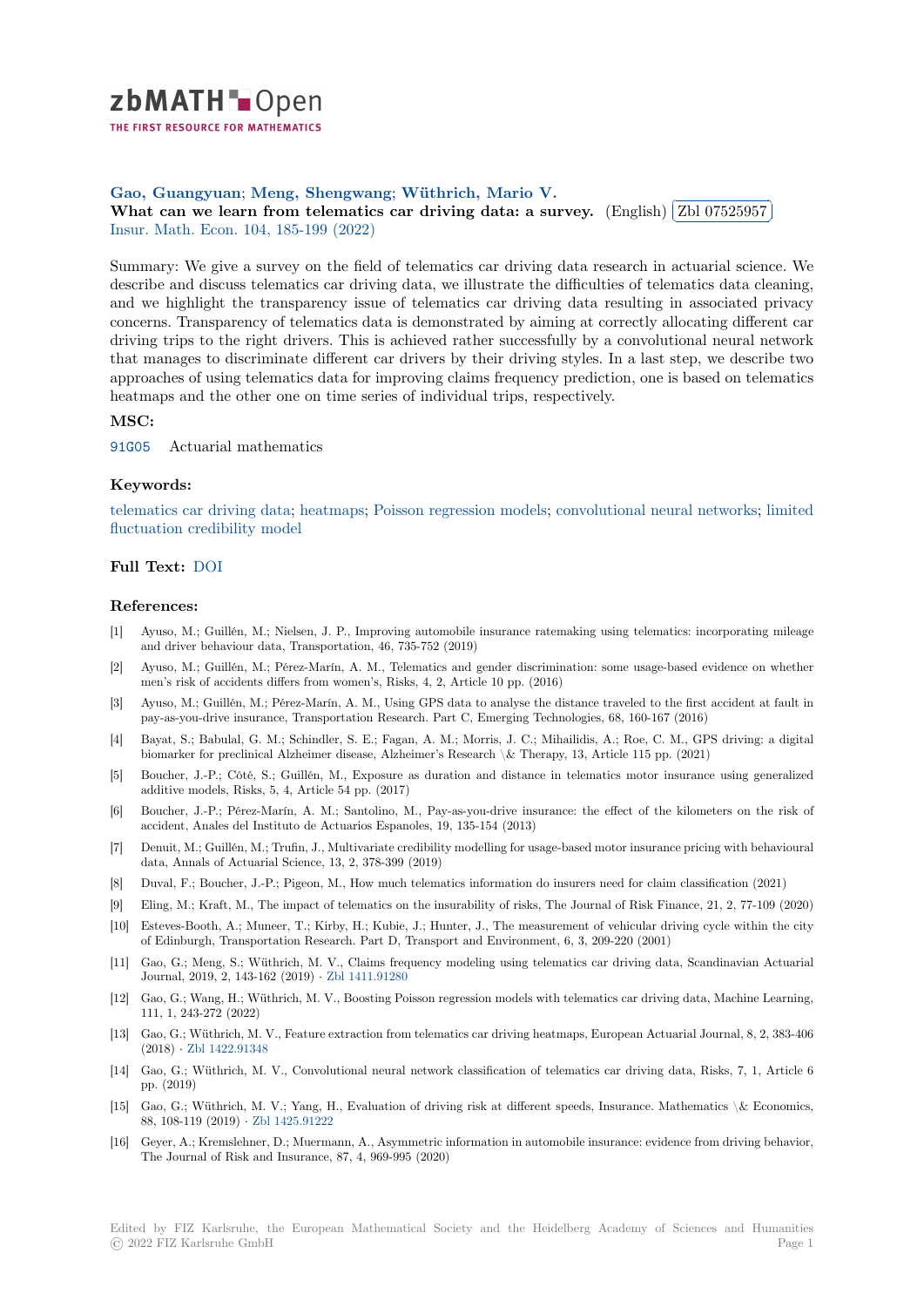- [17] Gneiting, T., Making and evaluating point forecasts, Journal of the American Statistical Association, 106, 494, 746-762 (2011) *·* Zbl 1232.62028
- [18] Gneiting, T.; Raftery, A. E., Strictly proper scoring rules, prediction, and estimation, Journal of the American Statistical Association, 102, 477, 359-378 (2007) *·* Zbl 1284.62093
- [19] Guillén, M.; Nielsen, J. P.; Pérez-Marín, A. M.; Elpidorou, V., Can automobile insurance telematics predict the risk of n[ear-miss events?](https://zbmath.org/1232.62028), North American Actuarial Journal, 24, 1, 22-34 (2020) *·* Zbl 1437.91392
- [20] Guillén, M.; Nielsen, J. P.; Pérez-Marín, A. M., Near-miss telematics in motor insurance, Journal of Risk and Insurance, 88, 3, 569-589 (2021)
- [21] Ho, S.-H.; Wong, Y.-D.; Chang, V. W.-C., Developing Singapore driving cycle for passenger cars to estimate fuel consumption and vehicular emissions, Atmospheric Environment, 97, 353-362 (2014)
- [22] Hu, X.; Zhu, X.; Ma, Y. L.; Chiu, Y. C.; Tang, Q., Advancing usage-based insurance a contextual driving risk modelling and analysis approach, IET Intelligent Transport Systems, 13, 3, 453-460 (2019)
- [23] Huang, Y.; Meng, S., Automobile insurance classification ratemaking based on telematics driving data, Decision Support Systems, 127, Article 113156 pp. (2019)
- [24] Hung, W. T.; Tong, H. Y.; Lee, C. P.; Ha, K.; Pao, L. Y., Development of practical driving cycle construction methodology: a case study in Hong Kong, Transportation Research. Part D, Transport and Environment, 12, 2, 115-128 (2007)
- [25] Joubert, J. W.; De Beer, D.; De Koker, N., Combining accelerometer data and contextual variables to evaluate the risk of driver behaviour, Transportation Research. Part F, Traffic Psychology and Behaviour, 41, 80-96 (2016)
- [26] Kamble, S. H.; Mathew, T. V.; Sharma, G. K., Development of real-world driving cycle: case study of Pune, India, Transportation Research. Part D, Transport and Environment, 14, 2, 132-140 (2009)
- [27] Klugman, S. A.; Panjer, H. H.; Willmot, G. E., Loss Models: From Data to Decisions (2012), John Wiley \& Sons *·* Zbl 1272.62002
- [28] Krüger, F.; Ziegel, J. F., Generic conditions for forecast dominance, Journal of Business \& Economics Statistics, 39, 4, 972-983 (2021)
- [29] Lemaire, J.; Park, S. C.; Wang, K., The use of annual mileage as a rating variable, ASTIN Bulletin, 46, 1, 39-69 (2016) *·* [Zbl](https://zbmath.org/1272.62002) [1390.62213](https://zbmath.org/1272.62002)
- [30] Ma, Y. L.; Zhu, X.; Hu, X.; Chiu, Y. C., The use of context-sensitive insurance telematics data in auto insurance rate making, Transportation Research. Part A, Policy and Practice, 113, 243-258 (2018)
- [31] Meng, S.; Wang, H.; Shi, Y.; Gao, G., Improving automobile insurance claims frequency prediction with telematics car dri[ving](https://zbmath.org/1390.62213) [data, ASTI](https://zbmath.org/1390.62213)N Bulletin: The Journal of the IAA, 1-29 (2022)
- [32] Paefgen, J.; Staake, T.; Fleisch, E., Multivariate exposure modeling of accident risk: insights from pay-as-you-drive insurance data, Transportation Research. Part A, Policy and Practice, 61, 27-40 (2014)
- [33] Richman, R.; Wüthrich, M. V., LocalGLMnet: interpretable deep learning for tabular data (2021)
- [34] Selvaraju, R. R.; Cogswell, M.; Das, A.; Vedantam, R.; Parikh, D.; Batra, D., Grad-cam: visual explanations from deep networks via gradient-based localization, (Proceedings of the IEEE International Conference on Computer Vision (2017)), 618-626
- [35] So, B.; Boucher, J.-P.; Valdez, E. A., Synthetic dataset generation of driver telematics, Risks, 9, 4, Article 58 pp. (2021)
- [36] So, B.; Boucher, J.-P.; Valdez, E. A., Cost-sensitive multi-class AdaBoost for understanding behavior based on telematics, ASTIN Bulletin, 51, 719-751 (2021) *·* Zbl 1480.91243
- [37] Sun, S.; Bi, J.; Guillén, M.; Pérez-Marín, A. M., Assessing driving risk using internet of vehicles data: an analysis based on generalized linear models, Sensors, 20, 9, Article 2712 pp. (2020)
- [38] Verbelen, R.; Antonio, K.; Claeskens, G., Unraveling the predictive power of telematics data in car insurance pricing, Journal of the Royal Statistical Society. Series [C. Applied Sta](https://zbmath.org/1480.91243)tistics, 67, 1275-1304 (2018)
- [39] Wahlström, J.; Skog, I.; Händel, P., Detection of dangerous cornering in GNSS-data-driven insurance telematics, IEEE Transactions on Intelligent Transportation Systems, 16, 6, 3073-3083 (2015)
- [40] Wang, Q.; Huo, H.; He, K.; Yao, Z.; Zhang, Q., Characterization of vehicle driving patterns and development of driving cycles in Chinese cities, Transportation Research. Part D, Transport and Environment, 13, 5, 289-297 (2008)
- [41] Weidner, W.; Transchel, F. W.G.; Weidner, R., Classification of scale-sensitive telematic observables for riskindividual pricing, European Actuarial Journal, 6, 1, 3-24 (2016) *·* Zbl 1415.91167
- [42] Weidner, W.; Transchel, F. W.G.; Weidner, R., Telematic driving profile classification in car insurance pricing, Annals of Actuarial Science, 11, 2, 213-236 (2017)
- [43] Wiatowski, T.; Bölcskei, H., A mathematical theory of deep convolutional neural networks for feature extraction, IEEE Transactions on Information Theory, 64, 3, 184[5-1866 \(2018\)](https://zbmath.org/1415.91167) *·* Zbl 1390.94053
- [44] Wüthrich, M. V., Covariate selection from telematics car driving data, European Actuarial Journal, 7, 1, 89-108 (2017) *·* Zbl 1394.62151
- [45] Wüthrich, M. V.; Merz, M., Editorial: yes, we CANN!, ASTIN Bulletin, 49, 1, 1-3 (2019)
- [46] Wüthrich, M. V.; Merz, M., Statistical foundations of actuar[ial learning and](https://zbmath.org/1390.94053) its applications, SSRN, Article 3822407 pp. (2021)
- [47] [Zhu, R.; W](https://zbmath.org/1394.62151)üthrich, M. V., Clustering driving styles via image processing, Annals of Actuarial Science, 15, 2, 276-290 (2021)